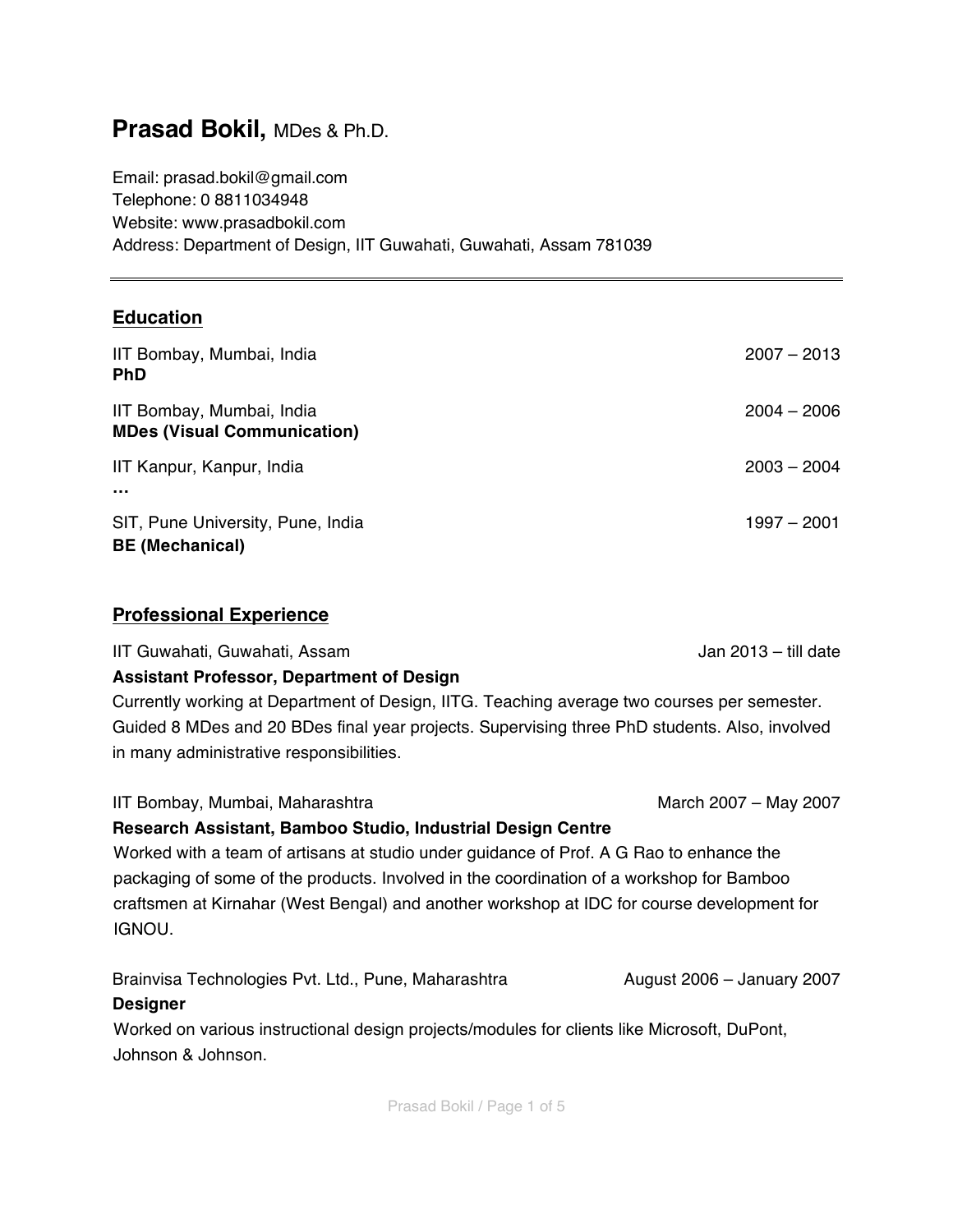Aprameya Associates, Pune, Maharashtra January 2002 – January 2003

#### **Junior Engineer**

Worked on various design projects for clients like DRDO, Kinetic Honda, Alfa Laval. Aprameya was a small start-up company started by Vasantha Ramaswamy (Retired as Asst. Director, DRDO). The start-up had total 6 employees. I was mainly working on surface and solid modeling using I-DEAS and structural FEM analysis.

### **Teaching at IIT Guwahati**

|            | Title of course taught                         | Level              | Semester/Year |
|------------|------------------------------------------------|--------------------|---------------|
|            | <b>Design Semantics</b>                        | UG + PG (Elective) | July-Nov 2013 |
|            | 2 Design Studio IV (Graphic Design)            | UG                 | Jun-Nov 2013  |
|            | 3 Instructional Design and Multimedia          | UG (Elective)      | Jan-May 2014  |
| 4          | Elements of Form                               | UG                 | Jan-May 2014  |
|            | 5 Information Design for Visual Communication  | UG + PG (Elective) | July-Nov 2014 |
|            | 6 Design Analysis                              | UG                 | July-Nov 2014 |
| $\sqrt{2}$ | <b>Graphic Design</b>                          | PG                 | Jan-May 2015  |
|            | 8 Design Analysis                              | UG                 | July-Nov 2015 |
|            | 9 Design Semantics                             | PG (Elective)      | July-Nov 2015 |
|            | 10 Communication Theory                        | UG (Elective)      | Jan-May 2016  |
|            | 11 Information Design for Visual Communication | UG + PG (Elective) | Jan-May 2016  |
|            | 12 Design Analysis                             | UG                 | July-Nov 2016 |
|            | 13 Design Semantics                            | PhD (Elective)     | July-Nov 2016 |
|            | 14 Instructional Design and Multimedia         | UG (Elective)      | Jan-May 2017  |
|            | 15 Information Design for Visual Communication | PG (Elective)      | Jan-May 2017  |

Guiding three students for their doctoral thesis in the area of Comic Studies and Game Design. Guided 8 Masters students and 20 Bachelors students for thesis projects.

#### **Organizational Responsibilities**

|   | <b>Conference Title</b>          | <b>Period</b>  | <b>Responsibility</b>                                                                                                                        |
|---|----------------------------------|----------------|----------------------------------------------------------------------------------------------------------------------------------------------|
|   | Typography Day                   | 7-9 March 2013 | Member of core organising team. Responsible for<br>publication, pre-conference workshops and<br>Incharge of conference presentation sessions |
| 2 | Himalayan Languages<br>Symposium | 7-8 June 2016  | Member of organizing team                                                                                                                    |
| 3 | ICoRD'17                         |                | 9-11 January 2017 Conference Secretary                                                                                                       |

Prasad Bokil / Page 2 of 5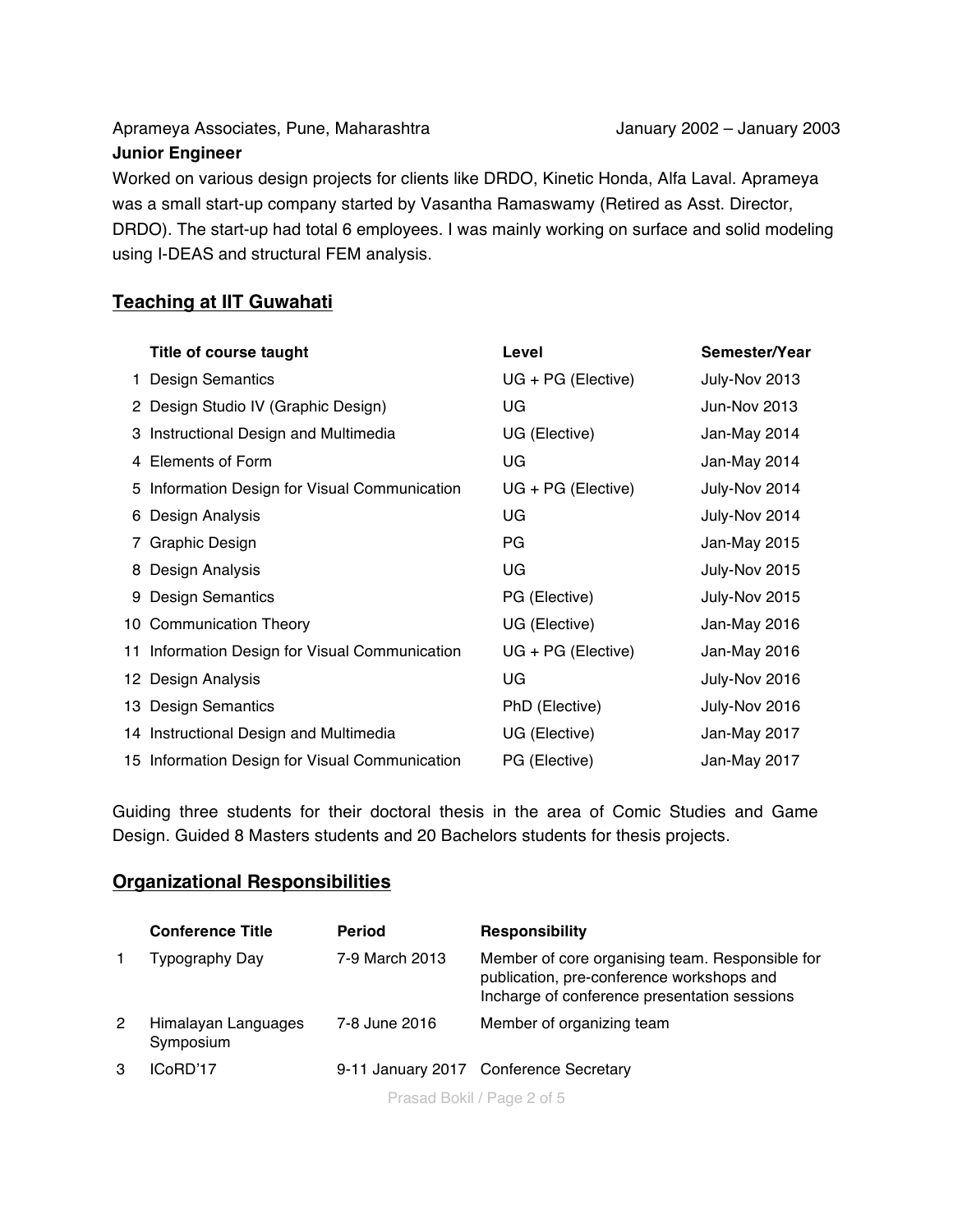|                | <b>Workshop Organized</b>                                                      | <b>Period</b>    | <b>Remark</b>                                                                                                                                        |
|----------------|--------------------------------------------------------------------------------|------------------|------------------------------------------------------------------------------------------------------------------------------------------------------|
| 1.             | Type Design Workshop                                                           | 11-12 March 2013 | Workshop was conducted by Paul Hunt,<br>Adobe post Typoday'13                                                                                        |
| $\overline{2}$ | Game Design Workshop                                                           | 2-9 March 2015   | Workshop was conducted by Prof. Uday<br>Athavankar, IIT Bombay                                                                                       |
| 3              | Design Research Workshop                                                       | 2-9 March 2015   | Workshop was conducted by Prof. Pramod<br>Khambete, IIT Bombay                                                                                       |
| 4              | Workshop on Software<br>product development<br>process in Agile environment    | 4-7 March 2015   | Workshop was conducted by Mr. Atul<br>Manohar, Informatica                                                                                           |
| 5              | Full day workshop on<br><b>Experience Design</b>                               | 23 March 2016    | Workshop was conducted by Prof. Pramod<br>Khambete, Design Consultant, Pune                                                                          |
| 6              | Kanimuni: DIC Game Design 1-15 June 2016<br>Workshop                           |                  | Workshop was conducted with Prof. Uday<br>Athavankar, IIT Bombay. Total 30 students<br>participated in the workshop from different<br>design schools |
| 7              | Advanced Web Design<br><b>Training Programme for</b><br>Assam State Gov. staff | 2-4 May 2017     | Training programme was conducted with the<br>help of various faculty members in IITG                                                                 |

### **Publications**

#### **In Refereed Journals**

- 1. Dey, S., Bokil, P. (2016). Study of Sound Symbolic Words in Hindi Comics, International Journal of Comic Arts, Vol. 1, No. 18, pp. 260-277
- 2. Bokil, P., Ranade, S. (2013). Across the Time and Space: Application of Systems Thinking to Bridge the Past and Future of Design Practices. The International Journal of Design Management and Professional Practice, 6(2), 51-71 3.

### **In Refereed Conferences; published in proceedings/books**

- 1. Dey, S., Bokil, P. (2017). Look at that Sound! Visual Representation of Sound in Indian Comics, in Chakrabarti, A., Chakrabarti, D. (eds.) Research into Design for Communities, ICoRD'17, Vol. 2, pp.821-832
- 2. Chandra, S., Bokil, P., Udaya Kumar D. (2017). Legibility: Same for All Scripts!, in Chakrabarti, A., Chakrabarti, D. (eds.) Research into Design for Communities, ICoRD'17, Vol. 2, pp.833-844
- 3. Bokil, P. (2015). Application of Function-Behaviour-Structure Variables for Layout Design, in Gero, J.S. (ed.) Design Computing and Cognition '14, Netherlands: Springer, 581-600
- 4. Bokil, P. (2015). Redefining the Grid in Visual Design, in Chakrabarti A. (ed.) ICoRD'15 Research Into Design Across Boundaries, Springer India, 249-259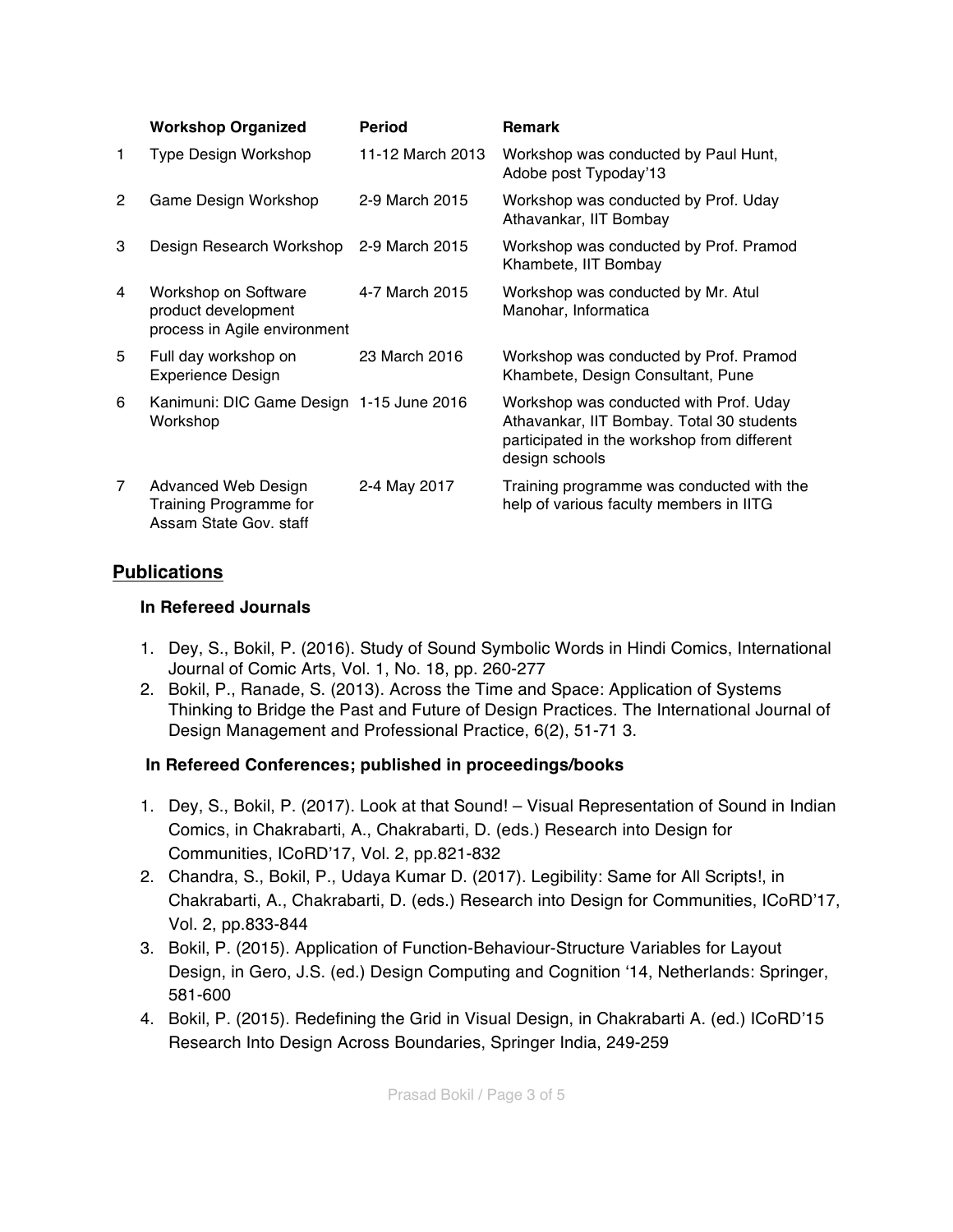- 5. Dey, S., Bokil, P. (2015). Sound Symbolism in Indian Comics, in Chakrabarti A. (ed.) ICoRD'15 Research Into Design Across Boundaries, Springer India, 227-236
- 6. Chandra, S., Bokil, P., Udaya Kumar D. (2015). Anatomy of Bengali Letterforms: a Semiotic Study, in Chakrabarti A. (ed.) ICoRD'15 Research Into Design Across Boundaries, Springer India, 237-247
- 7. Shahid, M., Bokil, P., Udaya Kumar D. (2015). Title Design in Bollywood Film Posters: a Semiotic Study, in Chakrabarti A. (ed.) ICoRD'15 Research Into design Across Boundaries, Springer India, 291-301
- 8. Bokil, P., Ranade, S. (2014). Function-Behaviour-Structure Representation of the Grids in Graphic Design, in Gero, J.S. (ed.) Design Computing and Cognition '12, Netherlands: Springer, 533-552

## **Papers presented at Conferences but not published**

- 1. Bokil, P., Dey, S., Role of Design Elements in creating Sound Symbolic Words in Comics, IGNCC 2017, Dundee, United Kingdom
- 2. Dey, S., Bokil, P., Dhadaam! Bhadaam!- A Review of Sound Symbolic Words in Indian Comics, Kalkshar: Design Innovation in Calligraphy and languages 2015, Varanasi
- 3. Dey, S., Bokil, P., Sound Symbolic Words in Indian Comics: A Typographic Exploration, Typographyday 2014, Mumbai, India

# **Administrative Responsibilities**

# **Time Table coordinator July 2013 – March 2015**

New system of modular timetable is introduced and monitored for 4 semesters

### **BTP Coordinator January 2014 – May 2015**

Coordinated BDes final year projects for two batches and changed the presentation based evaluation to Exhibition with panel evaluation

### **DUPC Secretary January 2015 – Till date**

Coordinating the syllabus revision required due to change in entrance criteria from JEE to UCEED.

# **DIC Core team member January 2015 – Till date**

Coordinating various activities in the institute and in spoke institutes under Thematic Project.

Prasad Bokil / Page 4 of 5